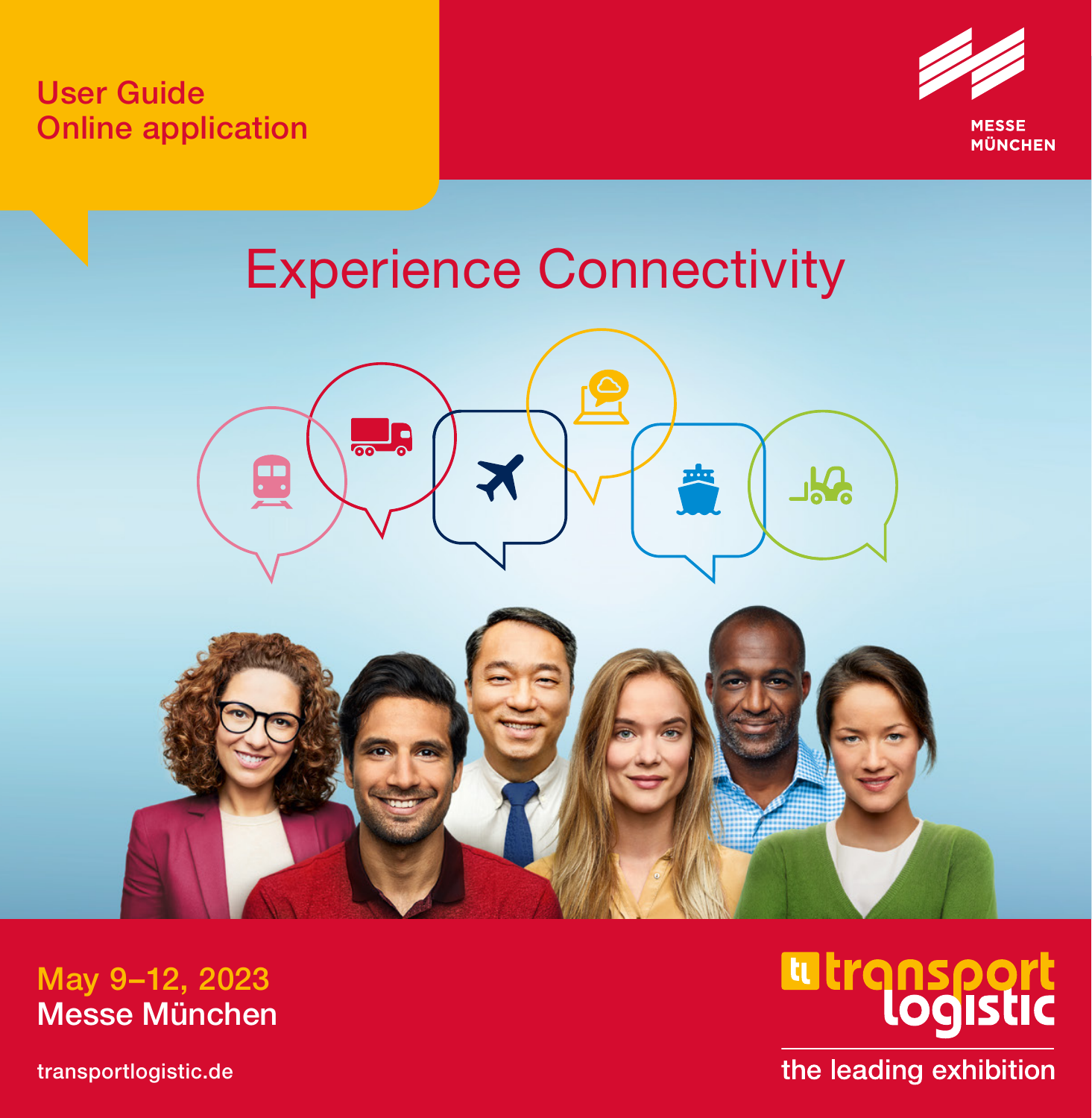## User Guide



#### Simply convenient: Apply as an exhibitor with Messe München account

Whether you already have a Messe München account or apply as an exhibitor for the first time and thereby open your account: Our User Guide takes you through the new application process for exhibitors making it quick and easy.

Your personal Messe München account provides many benefits: It is very easy for you to create and view your applications as a main exhibitor or co-exhibitor. If you are a main exhibitor and have stand partners, your account also gives you an overview of all registered co-exhibitors.

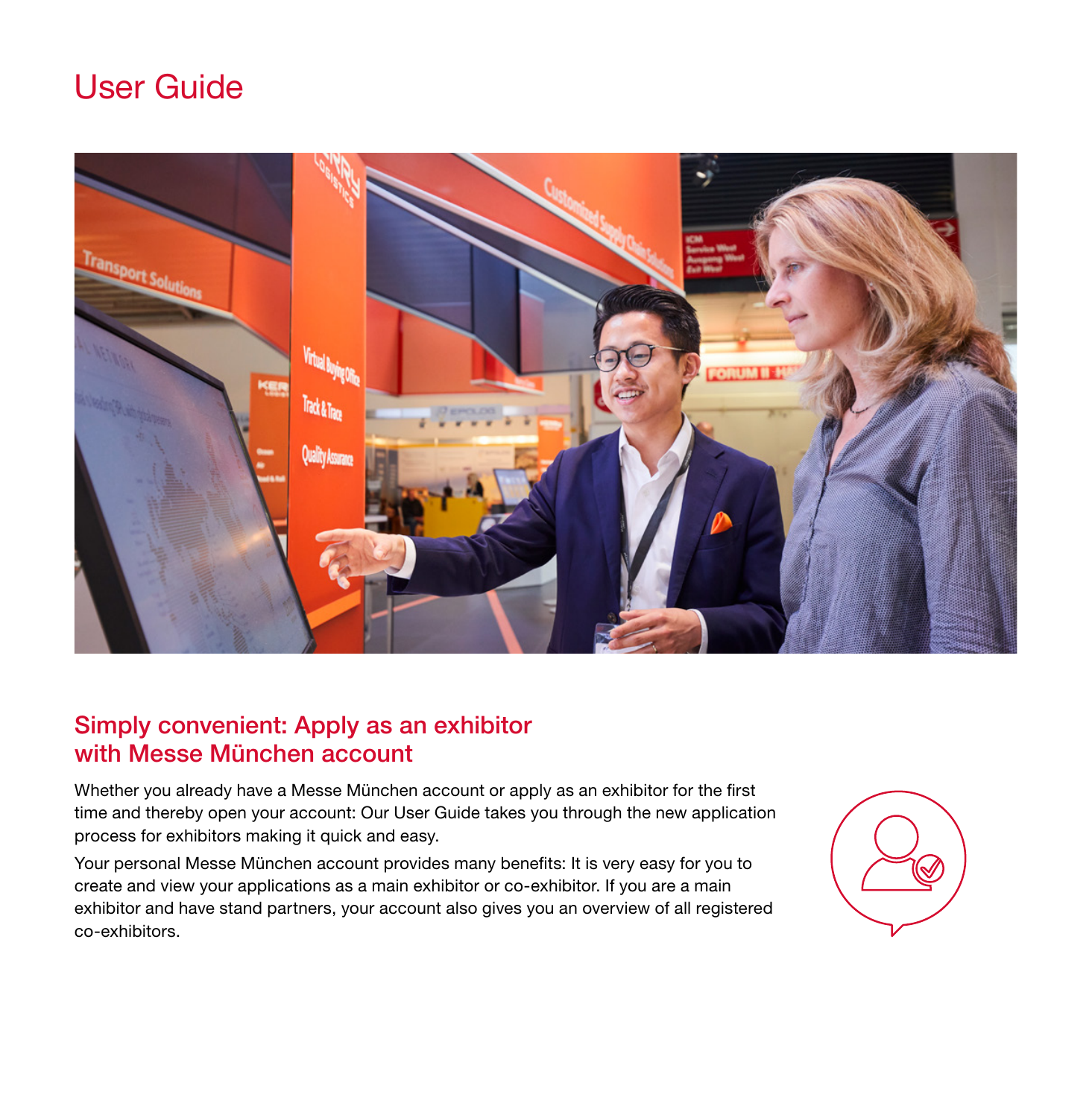## Apply as a main exhibitor

## Step 1: New registration or log in

You have two possibilities:

- You can register for the first time by entering an email address and a password and clicking "Register".
- ▶ You log in with your Messe München account by entering your existing access details (email address and password of the Messe München account).

You don't remember your password? Just click "Forgot password".

You have lost your access details? Please make a new registration.

| <b>Online Exhibitor Application</b> |                                                                                                                                                                                                                                                                                                                                                                                                                                                                                                                                                                               |                                                                                                                  |  |
|-------------------------------------|-------------------------------------------------------------------------------------------------------------------------------------------------------------------------------------------------------------------------------------------------------------------------------------------------------------------------------------------------------------------------------------------------------------------------------------------------------------------------------------------------------------------------------------------------------------------------------|------------------------------------------------------------------------------------------------------------------|--|
| Your language:<br>English -         |                                                                                                                                                                                                                                                                                                                                                                                                                                                                                                                                                                               |                                                                                                                  |  |
| Application Main Exhibitor          | Welcome to the exhibitor application for transport logistic 2023! Please log in with your access data. The access<br>data for exhibitor online application are iden-tical to the access data of the Exhibitor Shop of Messe München<br>GmbH. If you already have access to an Exhibitor Shop of Messe München GmbH, please use the last e-mail<br>function "Forgot password?" If you do not have any access data from a previous event, please register anew via<br>the 'Reg-ister' function. Should you have any queries we will also be happy to assist in person on +49 89 | address and the associated password that you used for the last event. If you can not remember it, please use the |  |
| Email address:                      | 949-11368 or by e-mail at info@transportlogistic.de<br>Email address                                                                                                                                                                                                                                                                                                                                                                                                                                                                                                          | ×                                                                                                                |  |
| Password:                           | Password                                                                                                                                                                                                                                                                                                                                                                                                                                                                                                                                                                      | ×                                                                                                                |  |
| Forgot your password?<br>Register   |                                                                                                                                                                                                                                                                                                                                                                                                                                                                                                                                                                               |                                                                                                                  |  |
|                                     |                                                                                                                                                                                                                                                                                                                                                                                                                                                                                                                                                                               | Imprint   Data protection   1                                                                                    |  |
|                                     |                                                                                                                                                                                                                                                                                                                                                                                                                                                                                                                                                                               |                                                                                                                  |  |
|                                     |                                                                                                                                                                                                                                                                                                                                                                                                                                                                                                                                                                               |                                                                                                                  |  |
|                                     |                                                                                                                                                                                                                                                                                                                                                                                                                                                                                                                                                                               |                                                                                                                  |  |
|                                     |                                                                                                                                                                                                                                                                                                                                                                                                                                                                                                                                                                               |                                                                                                                  |  |

Important: A new registration is also required, if the contact for the trade fair organization has changed in your company.



## Step 2: Application for transport logistic

As soon as you have made a successful new registration or logged in, you can apply for transport logistic 2023. When you have filled out all the fields, please finish your application by clicking "Create".

- Now you see an overview of all your details again. You can check your application, "Edit" or "Delete" it.
- If everything is correct, please click "Send application". After that you will get an email with a PDF of your application confirming receipt of your application.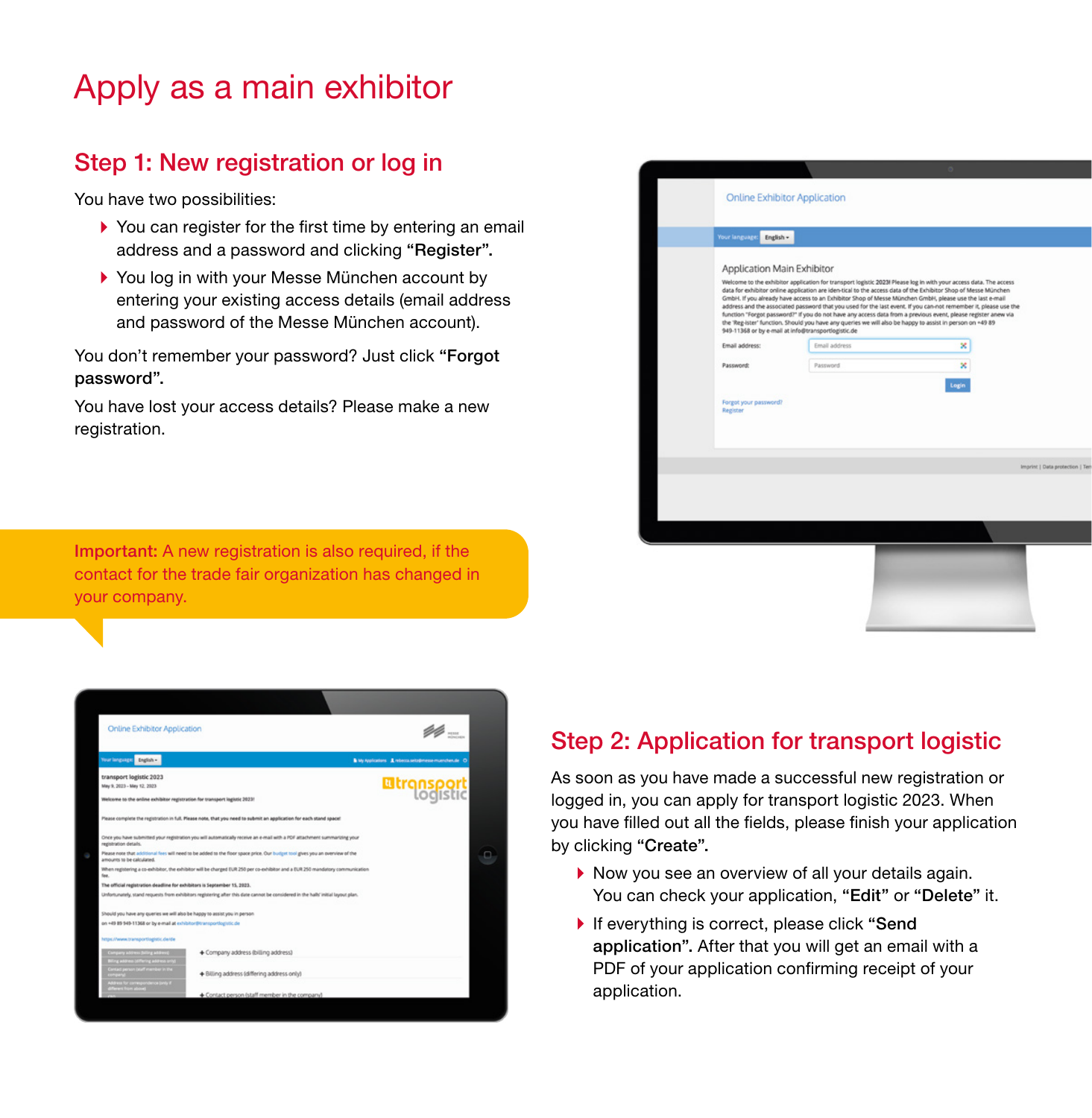## Apply as a main exhibitor

#### Step 3: Use further options **Important**

A page appears confirming receipt of your application. Now you have two options, you can:

- register additional stands. This is very quick, your details have already been entered.
- ▶ invite co-exhibitors to apply (details see Infobox). By clicking "Applications" you can also view your applicationsas well as those of any co-exhibitors.

Tip: With your access details you will also have access to this overview under "Applications" at any time later.

|              | <b>Online Exhibitor Application</b>                                                                                                                                                                   | <b>MESSE</b>                                                          |
|--------------|-------------------------------------------------------------------------------------------------------------------------------------------------------------------------------------------------------|-----------------------------------------------------------------------|
|              | Your language: English -                                                                                                                                                                              |                                                                       |
|              |                                                                                                                                                                                                       | B My Applications & rebecca seltz@messe-muenchen.de ©                 |
|              | Thank you for registering for transport logistic 2023!                                                                                                                                                |                                                                       |
|              | You will automatically receive an e-mail with a PDF attachment summarizing your registration details.                                                                                                 |                                                                       |
|              | We are of course at your disposal at all times should you have any questions                                                                                                                          |                                                                       |
|              | +49 89 949-20271                                                                                                                                                                                      |                                                                       |
|              | exhibitor@transportlogistic.de                                                                                                                                                                        |                                                                       |
|              | Please note, that you need to submit an application for each stand space!                                                                                                                             |                                                                       |
|              | If you want to order another booth, please click                                                                                                                                                      |                                                                       |
|              | Angly Co-exhibitors:                                                                                                                                                                                  |                                                                       |
| Co-exhibitor | biting companies on your stand please only use the following customized link.                                                                                                                         |                                                                       |
|              | llowing customized link                                                                                                                                                                               |                                                                       |
| application! | n.messe-muenchen.de/co/transport%20logistic%202021/8f4c14ea-f862-4d62-8c55-982a8542be9a<br>oitors (via email). It will enable your co-exhibitors to apply directly online for transport logistic 2023 |                                                                       |
|              |                                                                                                                                                                                                       |                                                                       |
|              |                                                                                                                                                                                                       |                                                                       |
|              |                                                                                                                                                                                                       |                                                                       |
|              |                                                                                                                                                                                                       | Imprint   Data protection   Terms and Conditions   Messe München 2020 |
|              |                                                                                                                                                                                                       |                                                                       |
|              |                                                                                                                                                                                                       |                                                                       |
|              |                                                                                                                                                                                                       |                                                                       |
|              |                                                                                                                                                                                                       |                                                                       |
|              |                                                                                                                                                                                                       |                                                                       |
|              |                                                                                                                                                                                                       |                                                                       |
|              |                                                                                                                                                                                                       |                                                                       |
|              |                                                                                                                                                                                                       |                                                                       |
|              |                                                                                                                                                                                                       |                                                                       |
|              |                                                                                                                                                                                                       |                                                                       |
|              |                                                                                                                                                                                                       |                                                                       |
|              |                                                                                                                                                                                                       |                                                                       |

This is how you invite co-exhibitors to apply for your stand

As soon as your application as a main exhibitor has been completed, you can invite co-exhibitors to apply at any time.

For your co-exhibitors to be able to apply, please send the co-exhibitor URL to your planned co-exhibitors.

Tip for the co-exhibitor URL: You can log in to your Messe München account at any time: Under "Application" you find an overview of the applications sent per stand space. For each stand you can view the list of all co-exhibitor applications sent under "Co-exhibitors". You also find the co-exhibitor URL for the trade fair stand of the application there to invite more co-exhibitors to apply.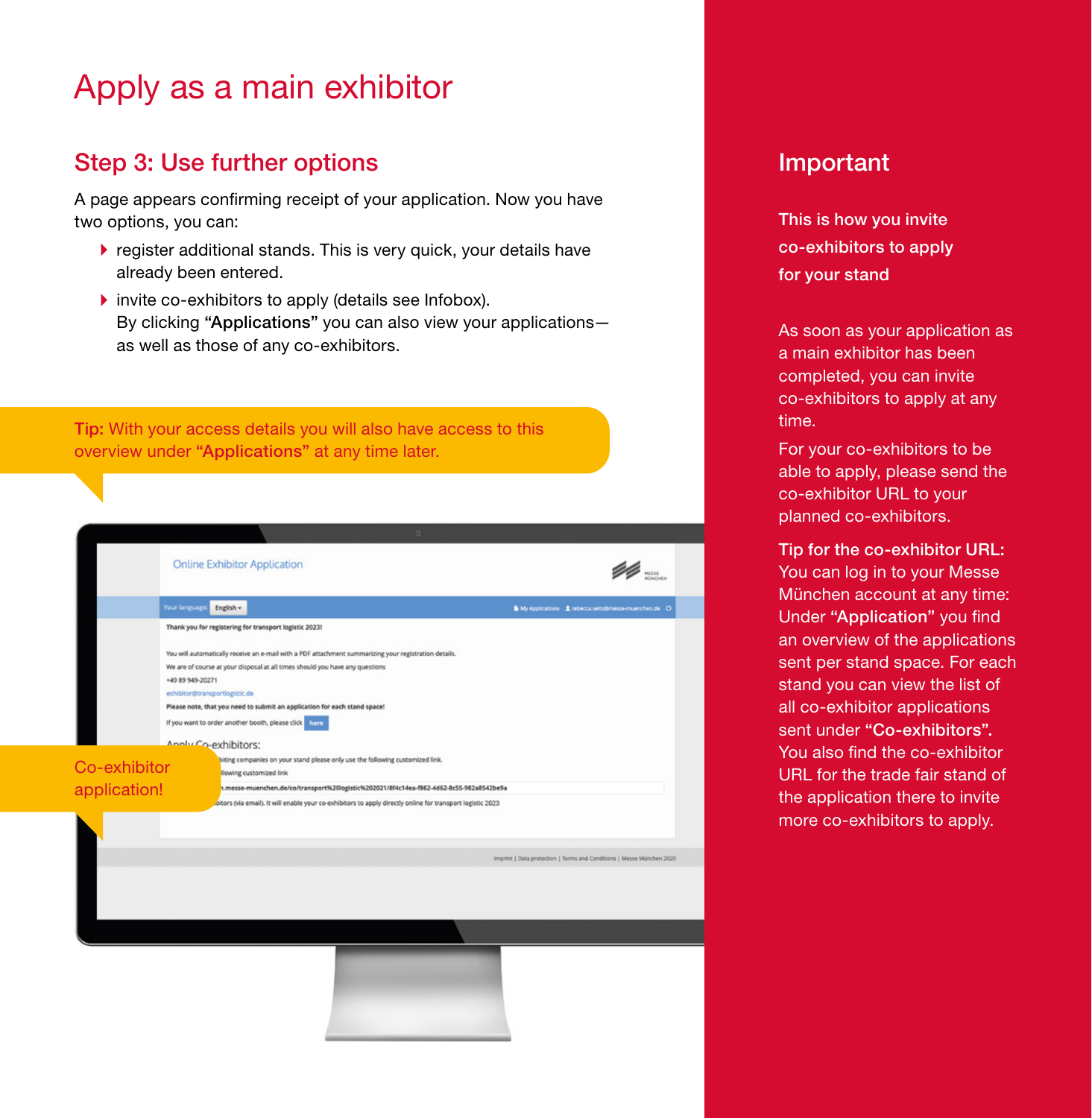## Log in as a co-exhibitor

## Step 1: New registration or log in

There is a special features to note for co-exhibitors when they first log in/register. Your main exhibitor will send you a link ("co-exhibitor URL") for your application as a coexhibitor, please use it.

Please just follow the steps in the application, as they are described for main exhibitors under Step 1 "New registration or log in".

## Step 2: Application for transport logistic

As soon as you have made a successful new registration or logged in with your known access details, you can apply for transport logistic 2023. Again you proceed as described for main exhibitors. Fields concerning the main exhibitor are already filled out. So you just have to enter and check your details.

After you have clicked "Send application", you will get an email confirming receipt of your co-exhibitor application including a PDF of your application.

#### Step 3: Complete application

As soon as you have clicked "Send application", the final page of the online co-exhibitor application will pop up. You have completed your application!



#### Important

Your personal access details for your Messe München account apply to all applications and registrations (e.g. the Exhibitor Shop) for future Messe München events. Therefore, ensure their safekeeping.

| <b>Online Co-Exhibitor Application</b>                                                                              |                                                                                                                                          | san Milasahas      |  |
|---------------------------------------------------------------------------------------------------------------------|------------------------------------------------------------------------------------------------------------------------------------------|--------------------|--|
| Your language:<br>English -                                                                                         | Il My Applications   1 rebecca.selta@messe-muenchen.de   CI                                                                              |                    |  |
| transport logistic 2023                                                                                             |                                                                                                                                          |                    |  |
| May 9, 2023 - May 12, 2023                                                                                          |                                                                                                                                          | <b>Eltrensport</b> |  |
| Welcome to the online co-exhibitor registration for transport logistic 2023!                                        |                                                                                                                                          |                    |  |
| You have been authorized by an exhibitor to register as a co-exhibitor.                                             |                                                                                                                                          |                    |  |
| PDF attachment summarizing your registration details.                                                               | Please complete the registration in full. Once you have submitted your registration you will automatically receive an e-mail with a      |                    |  |
| in the printed visit planner but will feature instead in the digital media.                                         | The official registration deadline for co-exhibitors is February 28, 2023, Co-exhibitors registering after this deadline will not appear |                    |  |
| Should you have any queries we will also be happy to assist in person                                               |                                                                                                                                          |                    |  |
| on +49 89 949-11368 or by e-Mail at exhibitor@transportlogistic.de                                                  |                                                                                                                                          |                    |  |
| https://www.transportlogistic.de/de                                                                                 |                                                                                                                                          |                    |  |
| Main-Exhibitor data                                                                                                 | + Main-Exhibitor data                                                                                                                    |                    |  |
| Company address (billing address)<br>Billing address (differing address only)<br>Contact person built member in the | + Company address (billing address)                                                                                                      |                    |  |
| <b><i>Contact Ave De Tall</i></b><br>Address for correspondence (only if<br>different from above).<br><b>cto</b>    | + Billing address (differing address only)                                                                                               |                    |  |
| Focal Area<br>Index of products and services                                                                        | + Contact person (staff member in the company)                                                                                           |                    |  |
|                                                                                                                     | + Address for correspondence (only if different from above)                                                                              |                    |  |
|                                                                                                                     | $+$ CEO                                                                                                                                  |                    |  |
|                                                                                                                     | + Focal Area                                                                                                                             |                    |  |
|                                                                                                                     | + Index of products and services                                                                                                         |                    |  |
|                                                                                                                     | + Terms and Conditions                                                                                                                   |                    |  |
|                                                                                                                     |                                                                                                                                          |                    |  |
|                                                                                                                     |                                                                                                                                          | Cancel<br>Create   |  |